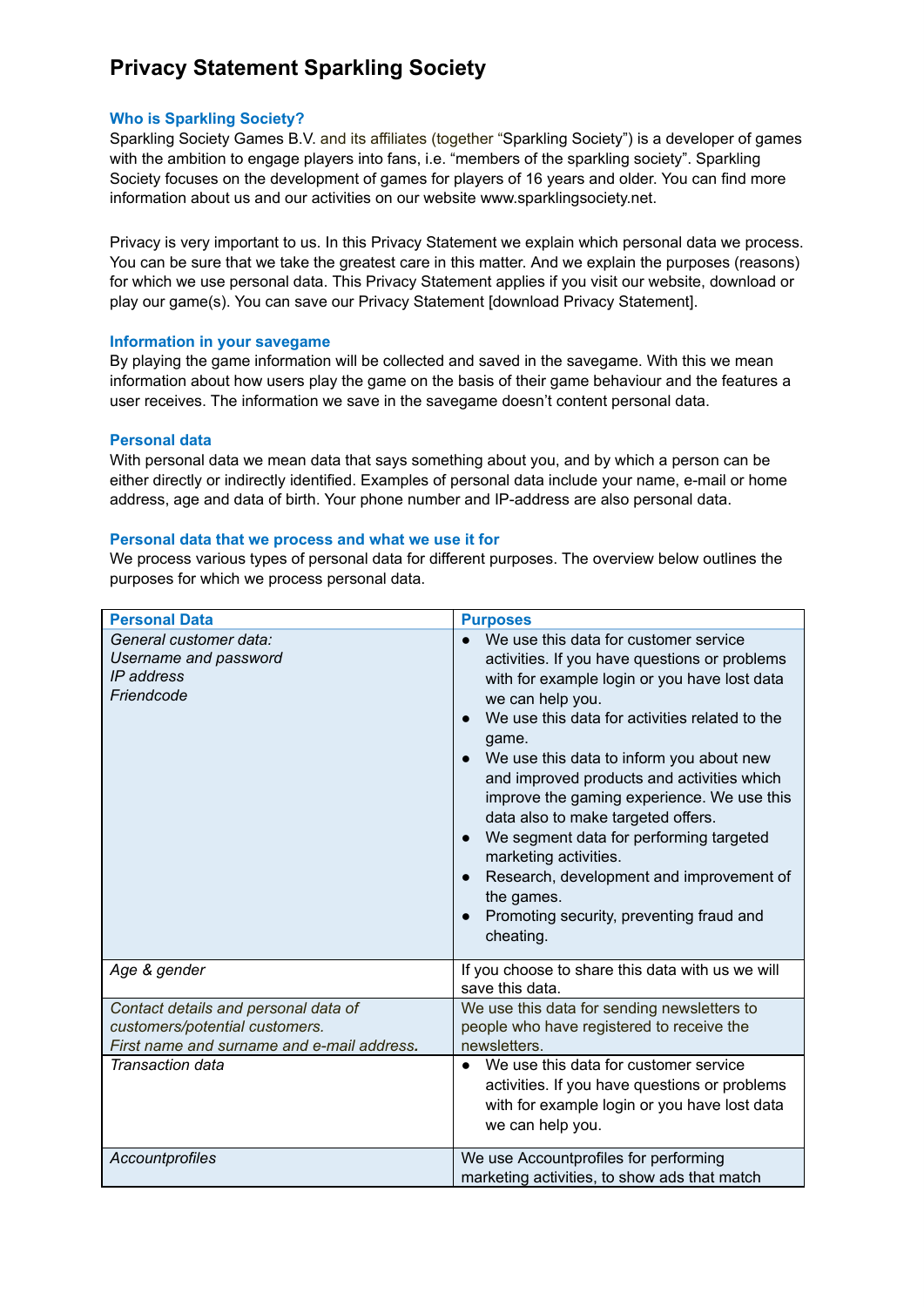# **Privacy Statement Sparkling Society**

| Accountprofile is Savegame information     | personal preferences and interests and to keep |
|--------------------------------------------|------------------------------------------------|
| supplemented with personal data such as IP | track of which ads you've already seen.        |
| address, e-mail address, age and gender.   |                                                |

## **On what basis do we process your data?**

We are not permitted to simply request or use your data. The regulations state that we may only do so if there is 'a basis for processing'. This means that we may use your data for one or more of the following reasons:

● *Executing the agreement*

We need data in order to conclude an agreement, for example if you download a game you conclude an agreement with us.

● *Legitimate interests*

We may use your data in connection with our 'legitimate interests', for example for sending certain messages and/or to inform you about other games and for improving security, preventing fraud and cheating. However, we have to be able to demonstrate that our interests in the use of your data outweigh your right to privacy. We therefore carefully weigh up all of the interests.

● *Consent*

We process your data based on the consent that you have given, for example for sending newsletters. You may revoke this consent at any time. Beside we build an Accountprofile using the data and information that you provide to us.

## **Kids**

You need to have a certain age to play our games. Players up to 16 years old are considered as kids and do not belong to our target group. If kids do play our games with the permission of their parents or guardians, we will treat them with extra care and will not send interest-based ads.

## **Security of your data**

We do our utmost to keep your data secure. Among other things, we have taken the following technological and organisational measures for dealing with your personal data:

- We have secured our systems, and we continue to invest in our systems, procedures and people.
- We ensure that our work methods are aligned with the sensitivity of your data.
- We train our people to handle your data securely.
- All of our employees have signed a confidentiality agreement.
- Personal data are only accessible within a protected environment.

# **How long do we keep your data?**

We keep personal data for as long as we need it for the following stated purposes:

- **Personal data of users** we keep this data for up to two (2) years after the termination of inactivity, unless we are legally obliged to keep it for longer.
- **Personal data relating to financial administration** we keep this data for up to seven (7) years unless we are legally obliged to keep it for longer.
- **Other data** we only keep other personal data for as long as it is required for the purposes for which it was intended. We delete personal data as soon as it is no longer needed for the purposes for which we process it.

## **Do we share your personal data with third parties?**

We use service providers who carry out work for us and process your data. We only provide them with the personal data necessary for them to perform the services, such as sending newsletters via e-mail. We select these companies carefully and conclude processing agreements with these parties. These processing agreements stipulate what these parties may do with personal data, how they must secure the data and when the data must be deleted.

# **Do personal data go to countries outside the EEA (European Economic Area)?**

Personal data which we receive from you can in some cases be passed to countries outside the EEA. In principle we only pass personal data to countries with an appropriate protection level. In case there